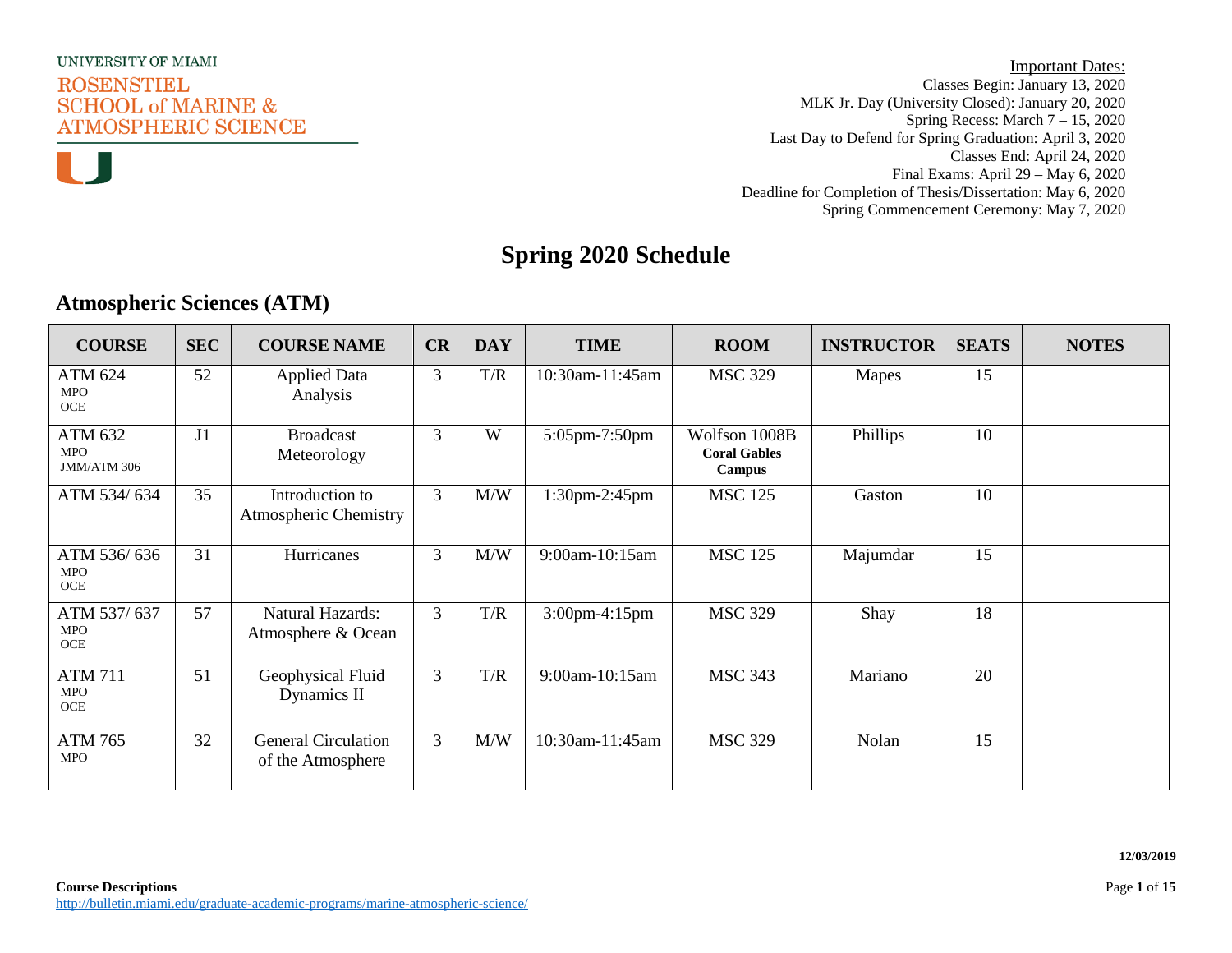| <b>COURSE</b>                | <b>SEC</b> | <b>COURSE NAME</b>           | CR      | <b>DAY</b> | <b>TIME</b>      | <b>ROOM</b>     | <b>INSTRUCTOR</b> | <b>SEATS</b> | <b>NOTES</b> |
|------------------------------|------------|------------------------------|---------|------------|------------------|-----------------|-------------------|--------------|--------------|
| <b>ATM 701</b><br><b>MPO</b> | 01         | Seminar in ATM               |         | W          | $3:00$ pm-4:00pm | <b>SLAB 103</b> | Kamenkovich       |              |              |
| <b>ATM 805</b>               | 01         | MPS Internship               | $1 - 6$ | <b>ARR</b> | <b>ARR</b>       | <b>ARR</b>      | Soden             |              |              |
| <b>ATM 810</b>               | 01         | Master's Thesis              | $1-6$   | <b>ARR</b> | <b>ARR</b>       | <b>ARR</b>      | Atlas             |              |              |
| <b>ATM 830</b>               | 01         | <b>Doctoral Dissertation</b> | 1-12    | <b>ARR</b> | <b>ARR</b>       | <b>ARR</b>      | Atlas             |              |              |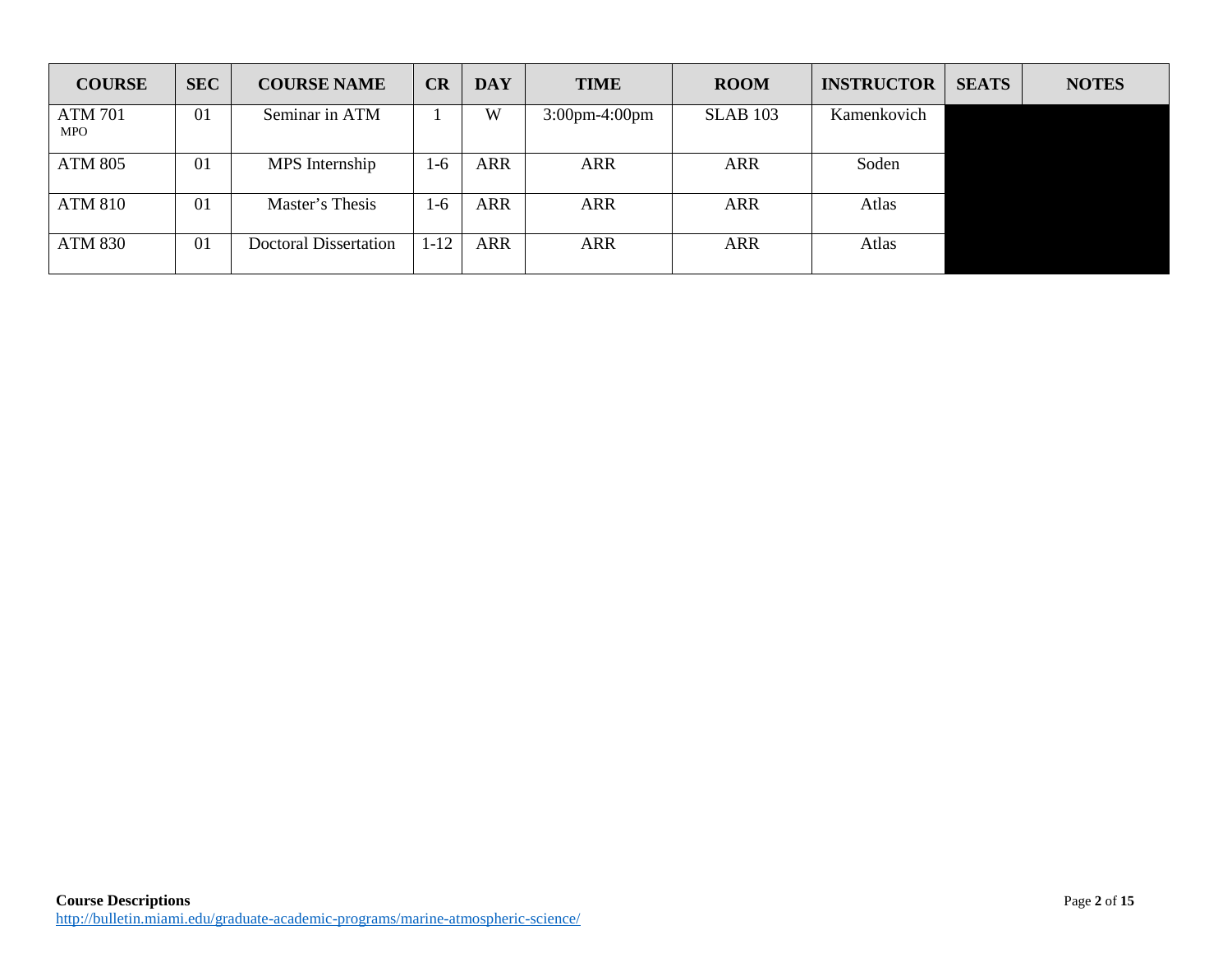### **Marine Biology and Ecology (MBE)**

| <b>COURSE</b>                                                  | <b>SEC</b>  | <b>COURSE NAME</b>                                                        | CR             | <b>DAY</b>                | <b>TIME</b>                                                            | <b>ROOM</b>                                                      | <b>INSTRUCTOR</b>         | <b>SEATS</b>    | <b>NOTES</b>                                                                                                    |
|----------------------------------------------------------------|-------------|---------------------------------------------------------------------------|----------------|---------------------------|------------------------------------------------------------------------|------------------------------------------------------------------|---------------------------|-----------------|-----------------------------------------------------------------------------------------------------------------|
| MBE 505/605                                                    | 51          | Marine Mammal<br>Disease & Medicine                                       | 3              | T/R                       | 9:00am-10:15am                                                         | <b>SLAB 120</b>                                                  | Zaias                     | 18              |                                                                                                                 |
| MBE 506/606                                                    | 01          | Procedures in Marine<br>Mammal Health and<br>Disease                      | $\mathbf{1}$   | <b>ARR</b>                | <b>ARR</b>                                                             | <b>ARR</b>                                                       | Zaias                     | $\overline{18}$ |                                                                                                                 |
| MBE 507/607<br><b>Enrollment Permission</b><br><b>Required</b> | 42          | Marine Mammal<br><b>Applied Behavior</b><br>Analysis & Managed<br>Care    | 3              | $\mathbf{F}$              | 10:00am-2:00pm                                                         | <b>Off-Campus</b><br>Location:<br>Key Largo, FL<br>Dolphins Plus | Richardson                | 12              | <b>Special Fees:</b><br>\$1820<br><b>Transportation is</b><br>required to travel back<br>and forth to Key Largo |
| <b>MBE 614</b>                                                 | 01          | Tropical<br>Marine Biology                                                | 3              |                           | <b>Special Dates:</b><br>January 3-10, 2020<br>Location: Broad Key, FL |                                                                  | D'Alessandro &<br>Grubbs  | 12              |                                                                                                                 |
| MBE 518/618                                                    | 35          | Reef Coral Biology,<br>Ecology $&$<br>Conservation                        | $\overline{3}$ | M/W                       | 1:30pm-2:45pm                                                          | <b>MTLSS 167</b>                                                 | <b>Baker</b>              | $\overline{18}$ |                                                                                                                 |
| MBE $621$                                                      | 47          | Field Techniques &<br>Instrumentation in<br><b>Tropical Marine</b>        | 3              | W                         | 3:00pm-4:15pm                                                          | <b>SLAB 120</b>                                                  | Langdon &<br>D'Alessandro | 20              | Four (4) Mandatory<br><b>Weekend Field Trips</b><br><b>Dates TBA</b>                                            |
|                                                                |             | Ecology                                                                   |                | $\boldsymbol{\mathrm{F}}$ | 9:00am-12:00pm                                                         | <b>SLAB 120</b>                                                  |                           |                 | Location:<br>Broad Key, FL                                                                                      |
| MBE 522/622<br>OCE                                             | 52          | Marine Microbial<br>Dynamics                                              | 3              | T/R                       | 10:30am-11:45am                                                        | <b>SLAB 120</b>                                                  | Popendorf                 | 10              |                                                                                                                 |
| MBE 586/686                                                    | 54          | Fish<br>Physiology                                                        | $\overline{3}$ | T/R                       | 12:00pm-1:15pm                                                         | <b>MTLSS 167</b>                                                 | Pasparakis                | 16              |                                                                                                                 |
| <b>MBE 670</b><br>BIL 261/661                                  | $\mathbf R$ | <b>Special Topics</b><br>Physiology of the O2<br><b>Transport Cascade</b> | $\overline{3}$ | T/R                       | 2:00pm-3:15pm                                                          | Cox 166<br><b>Coral Gables</b><br>Campus                         | McCracken                 | 5               |                                                                                                                 |
| <b>MBE 716</b>                                                 | 51          | <b>Bayesian Statistics</b><br>for Marine Scientists                       | 3              | T/R                       | 9:00am-10:15am                                                         | <b>SLAB 114</b>                                                  | <b>Babcock</b>            | 15              |                                                                                                                 |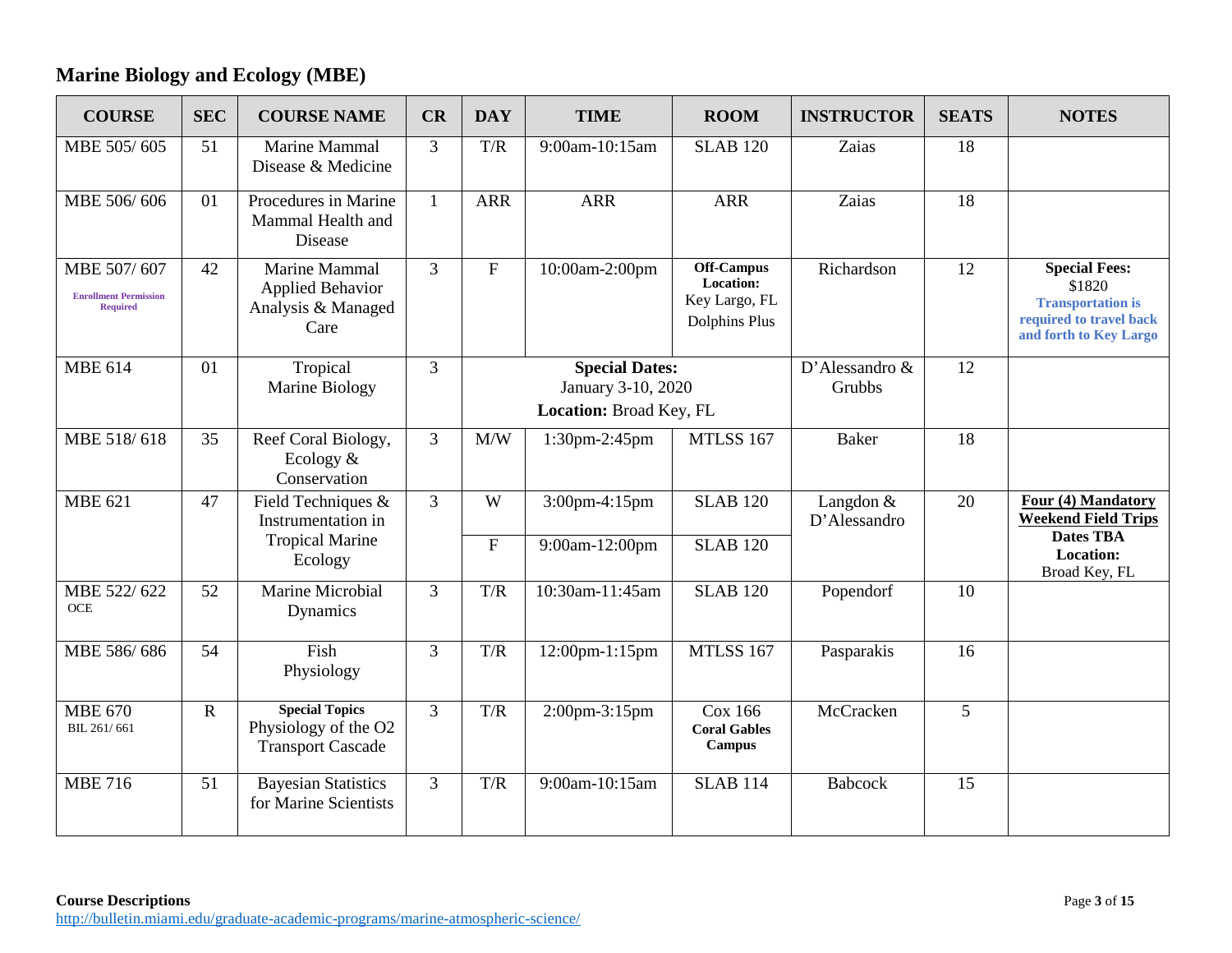| <b>COURSE</b>  | <b>SEC</b> | <b>COURSE NAME</b>                    | CR       | <b>DAY</b>  | <b>TIME</b>                     | <b>ROOM</b>     | <b>INSTRUCTOR</b> | <b>SEATS</b> | <b>NOTES</b> |
|----------------|------------|---------------------------------------|----------|-------------|---------------------------------|-----------------|-------------------|--------------|--------------|
| <b>MBE 702</b> | 01         | Biological<br>Oceanography<br>Seminar |          | $\mathbf F$ | $1:00 \text{pm-}2:00 \text{pm}$ | <b>SLAB 103</b> | Fieber            |              |              |
| <b>MBE 805</b> | 01         | MPS Internship                        | $1-6$    | <b>ARR</b>  | <b>ARR</b>                      | <b>ARR</b>      | Soden             |              |              |
| <b>MBE 810</b> | 01         | Master's Thesis                       | $1-6$    | ARR         | <b>ARR</b>                      | <b>ARR</b>      | <b>Babcock</b>    |              |              |
| <b>MBE 830</b> | 01         | <b>Doctoral Dissertation</b>          | $1 - 12$ | ARR         | <b>ARR</b>                      | <b>ARR</b>      | <b>Babcock</b>    |              |              |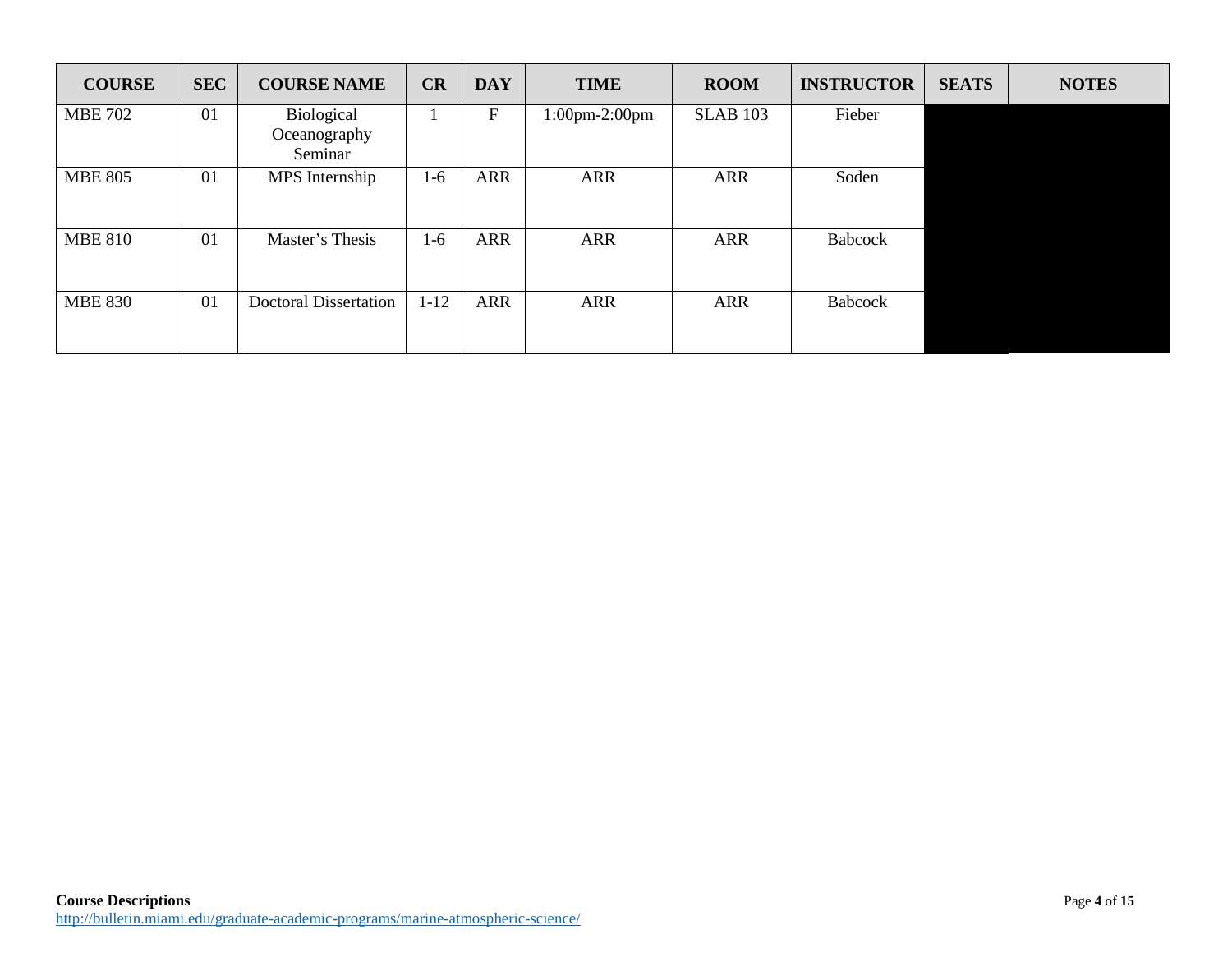## **Marine Ecosystems and Society (MES)**

| <b>COURSE</b>                                                                                                        | <b>SEC</b> | <b>COURSE NAME</b>                                                                    | CR             | <b>DAY</b> | <b>TIME</b>                                                                 | <b>ROOM</b>                                        | <b>INSTRUCTOR</b> | <b>SEATS</b> | <b>NOTES</b>                                                                                                                                          |
|----------------------------------------------------------------------------------------------------------------------|------------|---------------------------------------------------------------------------------------|----------------|------------|-----------------------------------------------------------------------------|----------------------------------------------------|-------------------|--------------|-------------------------------------------------------------------------------------------------------------------------------------------------------|
| MES 501/601                                                                                                          | 55         | Political Ecology of<br><b>Resource Management</b>                                    | $\overline{3}$ | T/R        | 1:30pm-2:45pm                                                               | SG 116                                             | Meltzoff          | 12           |                                                                                                                                                       |
| <b>MES 604</b><br>LAS 302/604<br><b>ECS 372</b><br><b>LAW 629</b><br><b>Enrollment Permission</b><br><b>Required</b> | 4K         | <b>Fieldwork in Coastal</b><br>Management: Tourism,<br>Conservation, &<br>Development | $\overline{3}$ | W          | 6:35pm-9:20pm                                                               | Dooley 217<br><b>Coral Gables</b><br><b>Campus</b> | Suman             | $\tau$       | <b>Spring Break Field Trip</b><br>March 6-15, 2020<br><b>Location: Panama</b><br><b>Additional Costs:</b><br>$$650 + Airfare$                         |
| <b>MES 610</b><br><b>LAW 601</b>                                                                                     | 57         | Environmental Policy &<br>the Environmental Impact<br><b>Statement</b>                | 3              | T/R        | 3:00pm-4:15pm                                                               | <b>MSC 343</b>                                     | Suman             | 20           |                                                                                                                                                       |
| MES 513/613                                                                                                          | 32         | Aquaculture II - Lab                                                                  | 3              | M/W        | 10:30am-11:45am                                                             | <b>SLAB 114</b>                                    | Benetti           | 15           |                                                                                                                                                       |
| MES 514/614                                                                                                          | 32         | <b>Underwater Archaeology</b><br><b>Field Techniques</b>                              | $\overline{3}$ | M          | 10:30am-11:45am                                                             | SG 116                                             | Hanselmann        | 10           | Prerequisite:<br><b>RSM 600</b>                                                                                                                       |
|                                                                                                                      |            |                                                                                       |                | W          | 8:00am-12:00pm                                                              | Practicum                                          |                   |              |                                                                                                                                                       |
| <b>MES 615</b>                                                                                                       | 01         | Marine Archaeological<br>Survey & Technology                                          | $\overline{3}$ | <b>ARR</b> | <b>ARR</b>                                                                  | <b>ARR</b>                                         | Hanselmann        | 10           | <b>Spring Break Field Trip</b><br>Location:<br>Broad Key, FL<br>Recommended<br>Prerequisite: RSM 667                                                  |
| <b>MES 618</b>                                                                                                       | 54         | <b>Coastal Zone</b><br>Management                                                     | $\overline{3}$ | T/R        | 12:00pm-1:15pm                                                              | SG 116                                             | Suman             | 20           |                                                                                                                                                       |
| <b>MES 623</b>                                                                                                       | 34         | Applied Environmental<br>Economics                                                    | 3              | M/W        | 12:00pm-1:15pm<br><b>LECTURE</b>                                            | <b>SLAB 120</b>                                    | Molina            | 20           | Prerequisite:<br>MES 624 or Permission                                                                                                                |
|                                                                                                                      | 4F         |                                                                                       |                | W          | 1:30pm-2:30pm<br><b>DISCUSSION</b>                                          | <b>SLAB 120</b>                                    |                   |              | Students must enroll in<br>both sections                                                                                                              |
| MES 527/627                                                                                                          | 01         | <b>Exploration Science</b><br><b>Field Studies</b>                                    | 3              |            | <b>Special Dates:</b><br><b>Arranged Meetings</b><br><b>During Semester</b> | <b>RSMAS</b><br>Library<br>Media Room              | Haywood           | 9            | <b>Spring Break Field Trip</b><br><b>Travel Dates TBA</b><br><b>Location:</b><br>Channel Islands, CA<br><b>Additional Costs:</b><br>$$2200 + Airfare$ |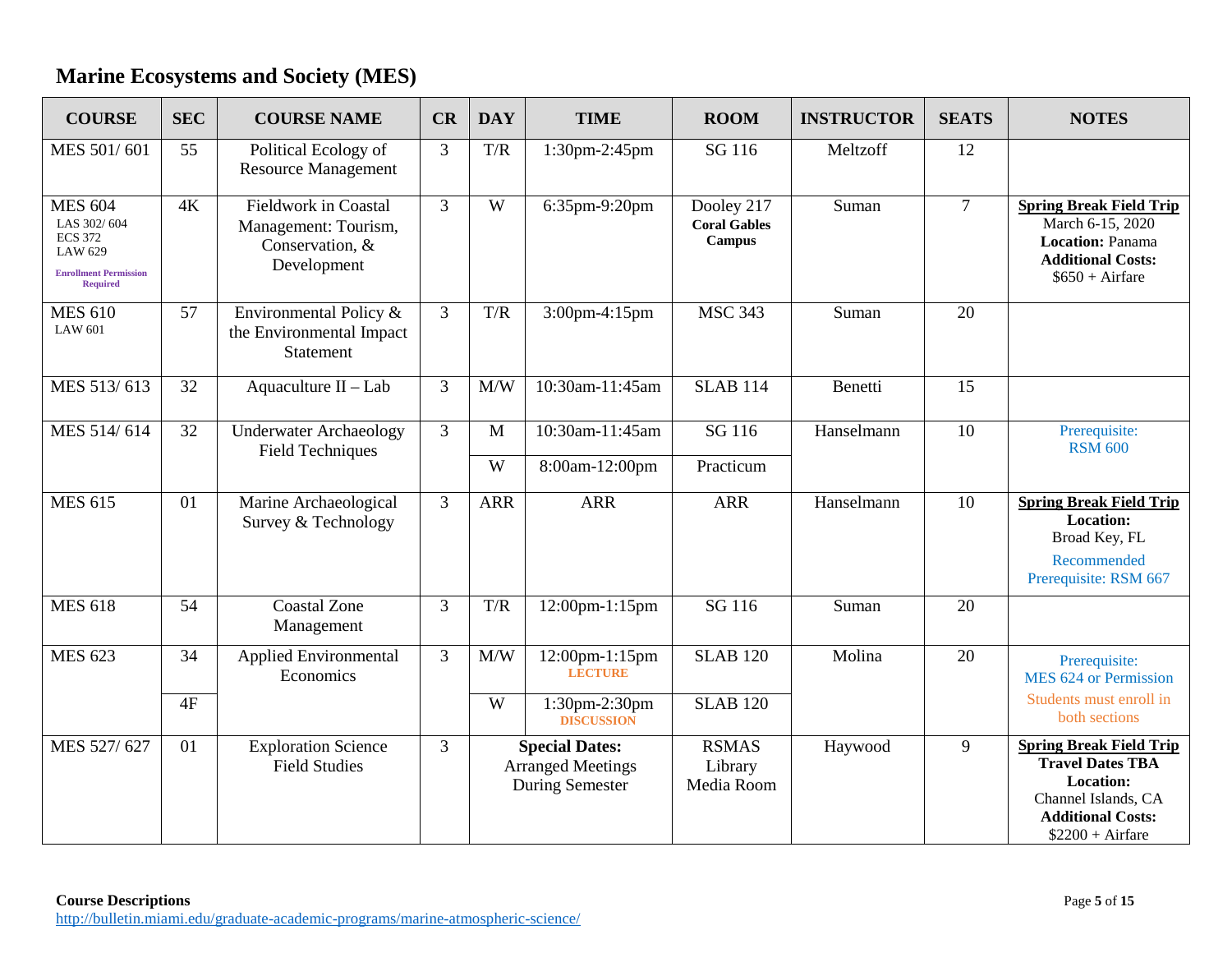| <b>COURSE</b>                 | <b>SEC</b> | <b>COURSE NAME</b>                                                                  | CR             | <b>DAY</b>              | <b>TIME</b>        | <b>ROOM</b>        | <b>INSTRUCTOR</b> | <b>SEATS</b> | <b>NOTES</b>                                      |
|-------------------------------|------------|-------------------------------------------------------------------------------------|----------------|-------------------------|--------------------|--------------------|-------------------|--------------|---------------------------------------------------|
| MES 528/628                   | 52         | Seafood Market &<br>Marketing                                                       | 3              | T/R                     | 10:30am-11:45am    | <b>SLAB 114</b>    | Walsh             | 15           |                                                   |
| MES 529/629                   | 52         | Biology, Ecology, &<br>Management of Mangrove<br>Ecosystems                         | $\overline{3}$ | T/R                     | 10:30am-11:45am    | $\overline{SG116}$ | Araujo            | 15           |                                                   |
| <b>MES 631</b>                | 34         | Marine and Coastal Protected<br>Area Theory, Planning,<br>Management, and Issues    | $\overline{3}$ | M/W                     | 12:00pm-1:15pm     | <b>MSC 123</b>     | Shivlani          | 24           |                                                   |
| MES 534/634                   | 54         | <b>Shark Behavioral Ecology</b><br>& Conservation                                   | 3              | T/R                     | 12:00pm-1:15pm     | <b>MSC 123</b>     | Hammerschlag      | 20           | Pre/Co-requisite:<br>MES 660/661 or<br>equivalent |
| MES 534/634<br><b>ECS 572</b> | 55         | <b>Shark Behavioral Ecology</b><br>& Conservation                                   | $\overline{3}$ | $\mathrm{T}/\mathrm{R}$ | 1:30pm-2:45pm      | <b>MSC 123</b>     | Hammerschlag      | 20           | Pre/Co-requisite:<br>MES 660/661 or<br>equivalent |
| <b>MES 646</b>                | 32         | Marine Population<br><b>Biology Processes &amp;</b><br>Modeling                     | $\overline{3}$ | M/W                     | $10:30$ am-11:45am | <b>SLAB 120</b>    | Die               | 18           |                                                   |
| <b>MES 660</b>                | 31         | Introduction to<br>Marine Geographic<br><b>Information Systems</b><br>(GIS) Lecture | $\overline{3}$ | M                       | 9:00am-10:15am     | <b>MSC 343</b>     | Estevanez         | 15           | Corequisite:<br>MES 661 (01)                      |
| <b>MES 661</b>                | 01         | Introduction to<br>Marine GIS Lab                                                   | $\overline{0}$ | W                       | 9:00am-10:15am     | <b>MSC 343</b>     | Estevanez         | 15           | Corequisite:<br>MES 660 (31)                      |
| <b>MES 660</b>                | 51         | Introduction to<br>Marine GIS Lecture                                               | $\overline{3}$ | $\mathbf T$             | 9:00am-10:15am     | <b>MSC 123</b>     | Purcell           | 15           | Corequisite:<br>MES 661 (02)                      |
| <b>MES 661</b>                | 02         | Introduction to<br>Marine GIS Lab                                                   | $\overline{0}$ | $\mathbf R$             | 9:00am-10:15am     | <b>MSC 123</b>     | Purcell           | 15           | Corequisite:<br>MES 660 (51)                      |
| <b>MES 662</b>                | 35         | <b>Intermediate Spatial</b><br>Analysis                                             | 3              | $\text{M}/\text{W}$     | 1:30pm-2:45pm      | <b>MSC 343</b>     | Estevanez         | 20           |                                                   |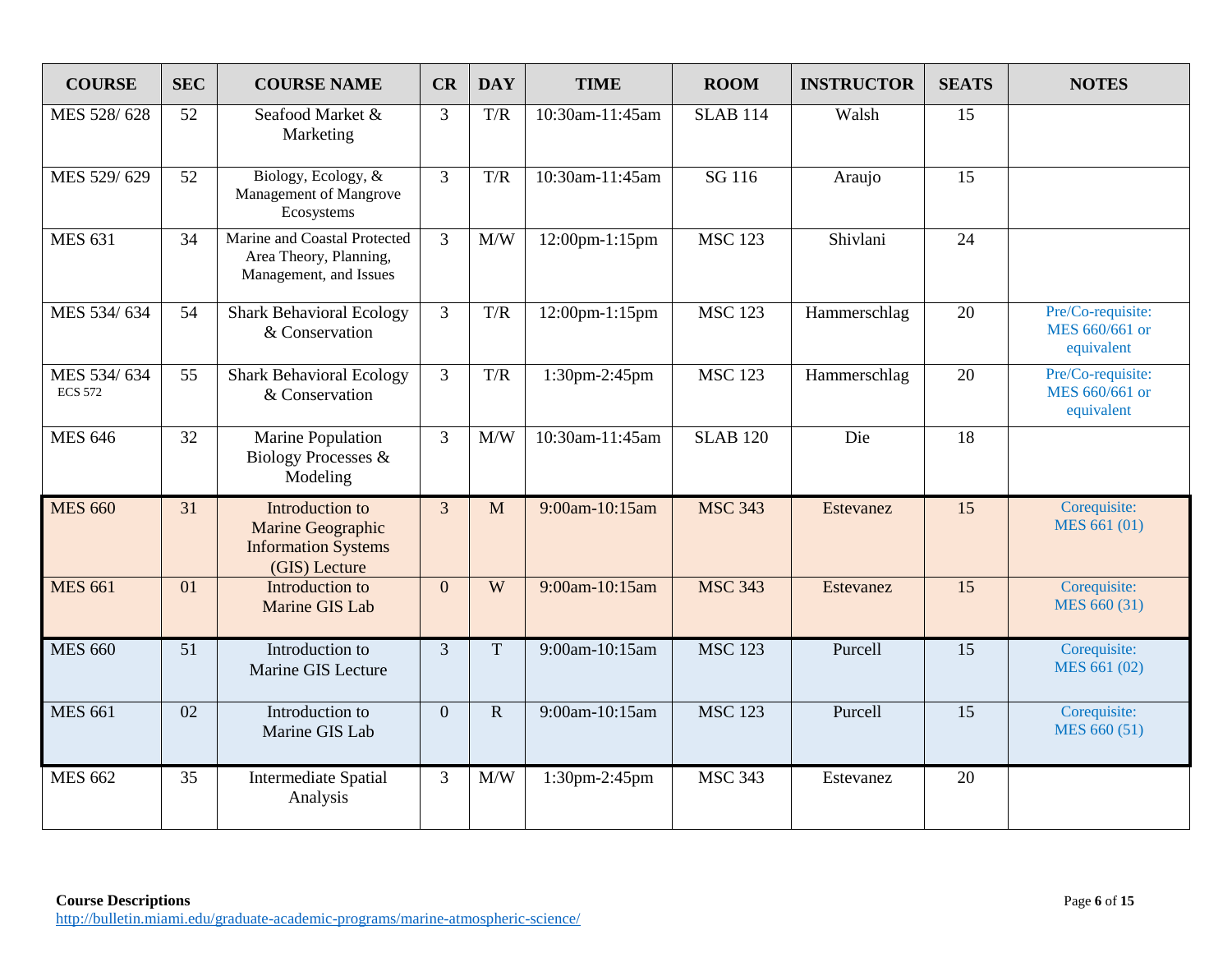| <b>COURSE</b>                                                     | <b>SEC</b> | <b>COURSE NAME</b>                                            | CR             | <b>DAY</b>              | <b>TIME</b>   | <b>ROOM</b>     | <b>INSTRUCTOR</b>            | <b>SEATS</b> | <b>NOTES</b>                                                                                                                   |
|-------------------------------------------------------------------|------------|---------------------------------------------------------------|----------------|-------------------------|---------------|-----------------|------------------------------|--------------|--------------------------------------------------------------------------------------------------------------------------------|
| MES 565/665                                                       | 58         | Science & Natural History<br>Media Production                 | 3              | T/R                     | 4:30pm-5:45pm | SG 116          | Haywood                      | 12           |                                                                                                                                |
| MES 572/672                                                       | 49         | The Archaeology of<br>Seafaring                               | $\overline{3}$ | W                       | 5:00pm-7:45pm | <b>SLAB 114</b> | Marano                       | 10           |                                                                                                                                |
| <b>MES 673</b><br><b>Enrollment Permission</b><br><b>Required</b> | 68         | <b>Marine Conservation</b><br>Outreach                        | $\overline{3}$ | $\mathbf T$             | 4:30pm-7:00pm | <b>MSC 125</b>  | Macdonald &<br><b>Bretos</b> | 16           | <b>Spring Break Field Trip</b><br><b>Dates TBA</b><br><b>Location: Mexico</b><br><b>Additional Costs:</b><br>$$1500 + Airfare$ |
| <b>MES 677</b>                                                    | 37         | Management and<br><b>Conservation of Marine</b><br>Ecosystems | 3              | M/W                     | 3:00pm-4:15pm | SG 116          | Die                          | 24           |                                                                                                                                |
| <b>MES 710</b>                                                    | 57         | <b>International Ocean Law</b><br>& Governance                | 3              | $\mathrm{T}/\mathrm{R}$ | 3:00pm-4:15pm | SG 116          | Shivlani                     | 24           |                                                                                                                                |
| <b>MES 805</b>                                                    | 01         | MPS Internship                                                | $1-6$          | <b>ARR</b>              | <b>ARR</b>    | <b>ARR</b>      | Soden                        |              |                                                                                                                                |
| <b>MES 810</b>                                                    | 01         | <b>Master's Thesis</b>                                        | $1-6$          | <b>ARR</b>              | <b>ARR</b>    | <b>ARR</b>      | Letson                       |              |                                                                                                                                |
| <b>MES 830</b>                                                    | 01         | <b>Doctoral Dissertation</b>                                  | $1 - 12$       | <b>ARR</b>              | <b>ARR</b>    | <b>ARR</b>      | Letson                       |              |                                                                                                                                |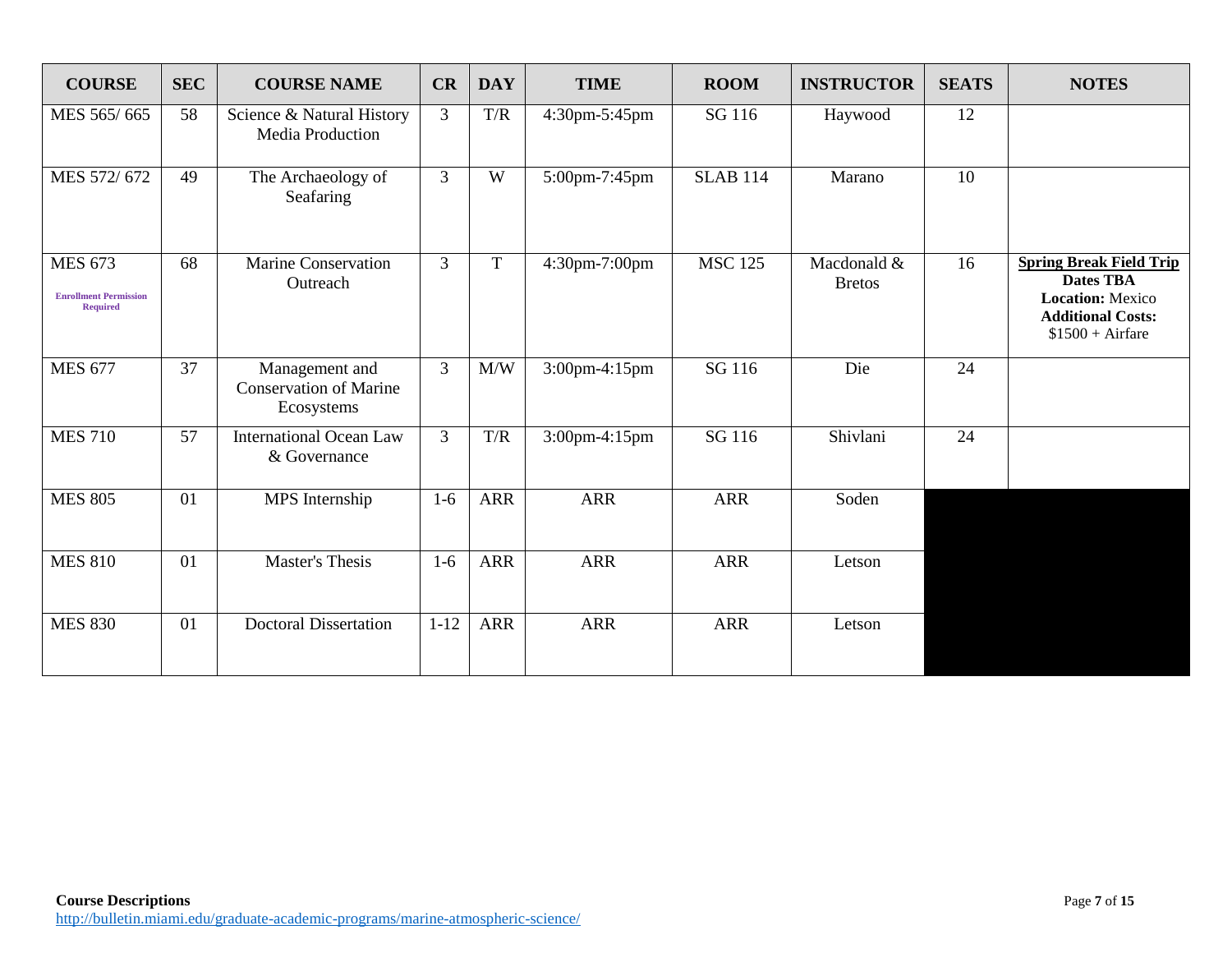## **Marine Geosciences (MGS)**

| <b>COURSE</b>                    | <b>SEC</b> | <b>COURSE NAME</b>                                                              | CR             | <b>DAY</b>       | <b>TIME</b>     | <b>ROOM</b>                                                    | <b>INSTRUCTOR</b>                 | <b>SEATS</b>    | <b>NOTES</b>                                                                                        |
|----------------------------------|------------|---------------------------------------------------------------------------------|----------------|------------------|-----------------|----------------------------------------------------------------|-----------------------------------|-----------------|-----------------------------------------------------------------------------------------------------|
| MGS 511/611                      | 52         | <b>Earth Surface</b><br>Processes                                               | $\overline{3}$ | T/R              | 10:30am-11:45am | <b>MSC 123</b>                                                 | Eberli                            | 12              |                                                                                                     |
| MGS 513/613                      | 1B         | Introduction to<br>Geochemistry                                                 | 3              | M/W/F            | 9:05am-9:55am   | Cox 52<br><b>Coral Gables</b><br><b>Campus</b>                 | Oehlert                           | 12              |                                                                                                     |
| MGS 519/619                      | 01         | <b>Field Studies of</b><br>Geobiology in Tropical<br><b>Marine Environments</b> | $\overline{3}$ | <b>ARR</b>       | <b>ARR</b>      | <b>ARR</b>                                                     | Reid                              | $\overline{7}$  | <b>Dates TBA</b><br><b>Field Location:</b><br>Exuma, Bahamas<br><b>Additional Costs:</b><br>Airfare |
| <b>MGS 634</b><br><b>GSC 550</b> | 1J         | Hydrological<br>Hazards                                                         | $\overline{3}$ | $\overline{M}$   | 5:30pm-8:15pm   | Cox 47<br><b>Coral Gables</b><br><b>Campus</b>                 | Olson $&$<br>Rossinsky            | 6               |                                                                                                     |
| <b>MGS 642</b>                   | 01         | Field Evaluation of<br>Fossil Platforms,<br>Margins, & Basins II                | $\overline{2}$ | <b>ARR</b>       | <b>ARR</b>      | <b>ARR</b>                                                     | Eberli, McNeill,<br>Swart & Klaus | 5               | <b>Dates TBA</b><br><b>Field Location:</b><br><b>TBA</b>                                            |
| MGS 583/683                      | 7F         | <b>Scanning Electron</b><br>Microscopy                                          | $\overline{2}$ | $\overline{F}$   | 1:30pm-3:30pm   | Knight<br>Physics 142A<br><b>Coral Gables</b><br><b>Campus</b> | Blackwelder                       | $\overline{10}$ |                                                                                                     |
| <b>MGS 722</b>                   | 31         | Geophysical Inverse<br>Theory                                                   | $\overline{3}$ | $\overline{M/W}$ | 9:00am-10:15am  | <b>SLAB 114</b>                                                | Amelung                           | $\overline{10}$ |                                                                                                     |
| <b>MGS 724</b>                   | 01         | Seismic<br>Interpretation of<br><b>Carbonate Systems</b>                        | $\overline{2}$ | <b>ARR</b>       | <b>ARR</b>      | <b>ARR</b>                                                     | Eberli                            | 10              |                                                                                                     |
| <b>MGS 725</b>                   | 01         | Petrophysics of<br>Carbonates                                                   | $\overline{2}$ | <b>ARR</b>       | <b>ARR</b>      | <b>ARR</b>                                                     | Eberli & Weger                    | 10              |                                                                                                     |
| <b>MGS 726</b>                   | 01         | <b>Carbonate Diagenesis</b><br>& Petrography                                    | $\overline{2}$ | <b>ARR</b>       | <b>ARR</b>      | <b>ARR</b>                                                     | Swart &<br>MacKenzie              | 10              |                                                                                                     |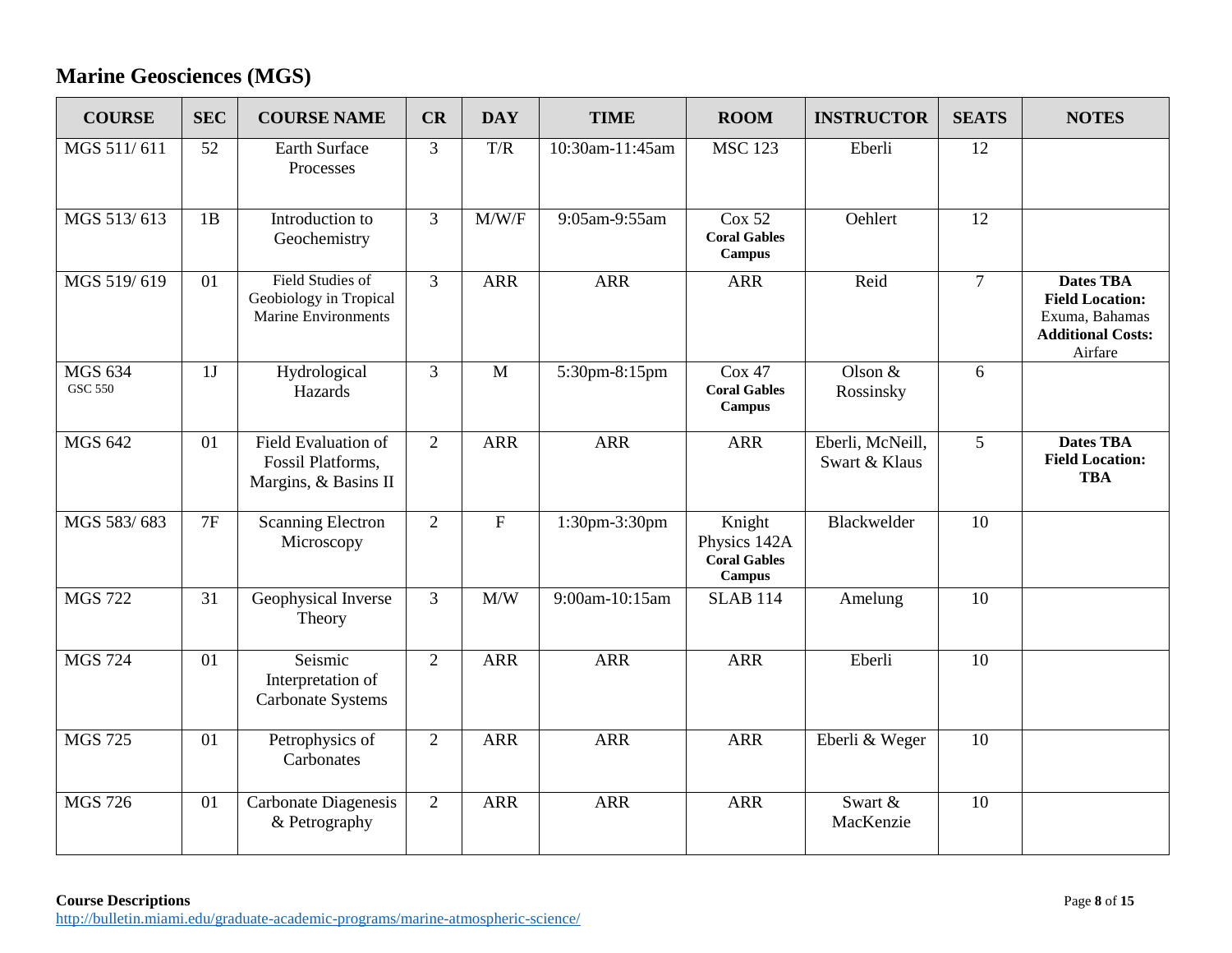| <b>COURSE</b>  | <b>SEC</b> | <b>COURSE NAME</b>                                | CR             | <b>DAY</b>   | <b>TIME</b>    | <b>ROOM</b>     | <b>INSTRUCTOR</b>   | <b>SEATS</b> | <b>NOTES</b> |
|----------------|------------|---------------------------------------------------|----------------|--------------|----------------|-----------------|---------------------|--------------|--------------|
| <b>MGS 727</b> | 01         | Analysis of<br>Carbonate<br>Cores & Logs          | $\overline{2}$ | <b>ARR</b>   | <b>ARR</b>     | <b>ARR</b>      | Eberli &<br>McNeill | 10           |              |
| <b>MGS 750</b> | 45         | Stable Isotopes in<br>Biogeochemical<br>Processes | 3              | $\mathbf F$  | 1:30pm-4:00pm  | <b>SLAB 114</b> | Swart               | 10           |              |
| <b>MGS 776</b> | 55         | Paleoclimatology                                  | 3              | T/R          | 1:30pm-2:45pm  | <b>SLAB 114</b> | Peterson            | 10           |              |
| <b>MGS 701</b> | 01         | Seminar in MGS                                    |                | $\mathbf{R}$ | 12:00pm-1:00pm | <b>SLAB 120</b> | Oehlert             |              |              |
| <b>MGS 810</b> | 01         | Master's Thesis                                   | $1-6$          | <b>ARR</b>   | <b>ARR</b>     | <b>ARR</b>      | Pourmand            |              |              |
| <b>MGS 830</b> | 01         | <b>Doctoral Dissertation</b>                      | $1 - 12$       | <b>ARR</b>   | <b>ARR</b>     | <b>ARR</b>      | Pourmand            |              |              |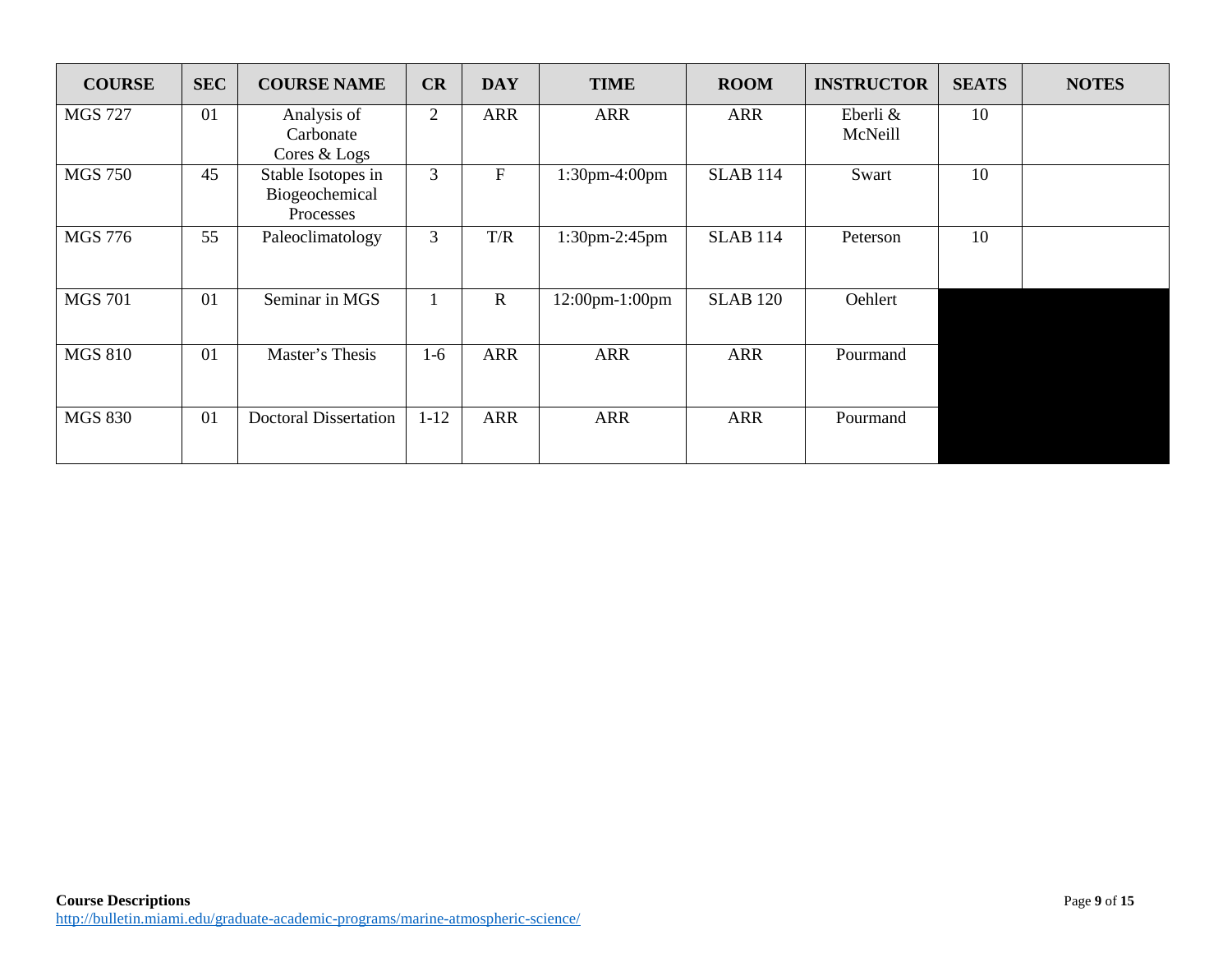## **Meteorology and Physical Oceanography (MPO)**

| <b>COURSE</b>                                   | <b>SEC</b> | <b>COURSE NAME</b>                                         | CR             | <b>DAY</b> | <b>TIME</b>     | <b>ROOM</b>                                           | <b>INSTRUCTOR</b>    | <b>SEATS</b> | <b>NOTES</b> |
|-------------------------------------------------|------------|------------------------------------------------------------|----------------|------------|-----------------|-------------------------------------------------------|----------------------|--------------|--------------|
| <b>MPO 624</b><br><b>ATM</b><br>$OCE$           | 52         | <b>Applied Data</b><br>Analysis                            | $\overline{3}$ | T/R        | 10:30am-11:45am | <b>MSC 329</b>                                        | Mapes                | 15           |              |
| <b>MPO 632</b><br>$\mathbf{ATM}$<br>JMM/ATM 306 | J1         | <b>Broadcast</b><br>Meteorology                            | $\overline{3}$ | W          | 5:05pm-7:50pm   | Wolfson 1008B<br><b>Coral Gables</b><br><b>Campus</b> | Phillips             | 10           |              |
| <b>MPO 636</b><br><b>ATM</b><br>$OCE$           | 31         | Hurricanes                                                 | 3              | M/W        | 9:00am-10:15am  | <b>MSC 125</b>                                        | Majumdar             | 15           |              |
| <b>MPO 637</b><br><b>ATM</b><br>$OCE$           | 57         | <b>Natural Hazards:</b><br>Atmosphere & Ocean              | $\overline{3}$ | T/R        | 3:00pm-4:15pm   | <b>MSC 329</b>                                        | Shay                 | 18           |              |
| <b>MPO 643</b><br><b>OCE</b>                    | 34         | Physics of Remote<br>Sensing II:<br><b>Active Systems</b>  | $\overline{3}$ | M/W        | 12:00pm-1:15pm  | <b>MSC 125</b>                                        | Romeiser             | 15           |              |
| <b>MPO 687</b><br><b>OCE</b>                    | 54         | <b>Applied Radar</b><br><b>Remote Sensing</b>              | $\overline{3}$ | T/R        | 12:00pm-1:15pm  | <b>MSC 125</b>                                        | Romeiser &<br>Graber | 15           |              |
| <b>MPO 711</b><br><b>ATM</b><br>$OCE$           | 51         | Geophysical Fluid<br>Dynamics II                           | $\overline{3}$ | T/R        | 9:00am-10:15am  | <b>MSC 343</b>                                        | Mariano              | 20           |              |
| <b>MPO 712</b><br><b>OCE</b>                    | 55         | Large-Scale Ocean<br>Circulation: Models &<br>Observations | 3              | T/R        | 1:30pm-2:45pm   | <b>MSC 329</b>                                        | Johns                | 12           |              |
| <b>MPO 765</b><br><b>ATM</b>                    | 32         | <b>General Circulation</b><br>of the Atmosphere            | 3              | M/W        | 10:30am-11:45am | <b>MSC 329</b>                                        | Nolan                | 15           |              |
| <b>MPO 701</b><br>ATM                           | 01         | Seminar in MPO                                             | -1             | W          | 3:00pm-4:00pm   | <b>SLAB 103</b>                                       | Kamenkovich          |              |              |
| <b>MPO 810</b>                                  | 01         | Master's Thesis                                            | $1-6$          | <b>ARR</b> | <b>ARR</b>      | <b>ARR</b>                                            | Iskandarani          |              |              |
| <b>MPO 830</b>                                  | 01         | <b>Doctoral Dissertation</b>                               | $1 - 12$       | <b>ARR</b> | <b>ARR</b>      | <b>ARR</b>                                            | Iskandarani          |              |              |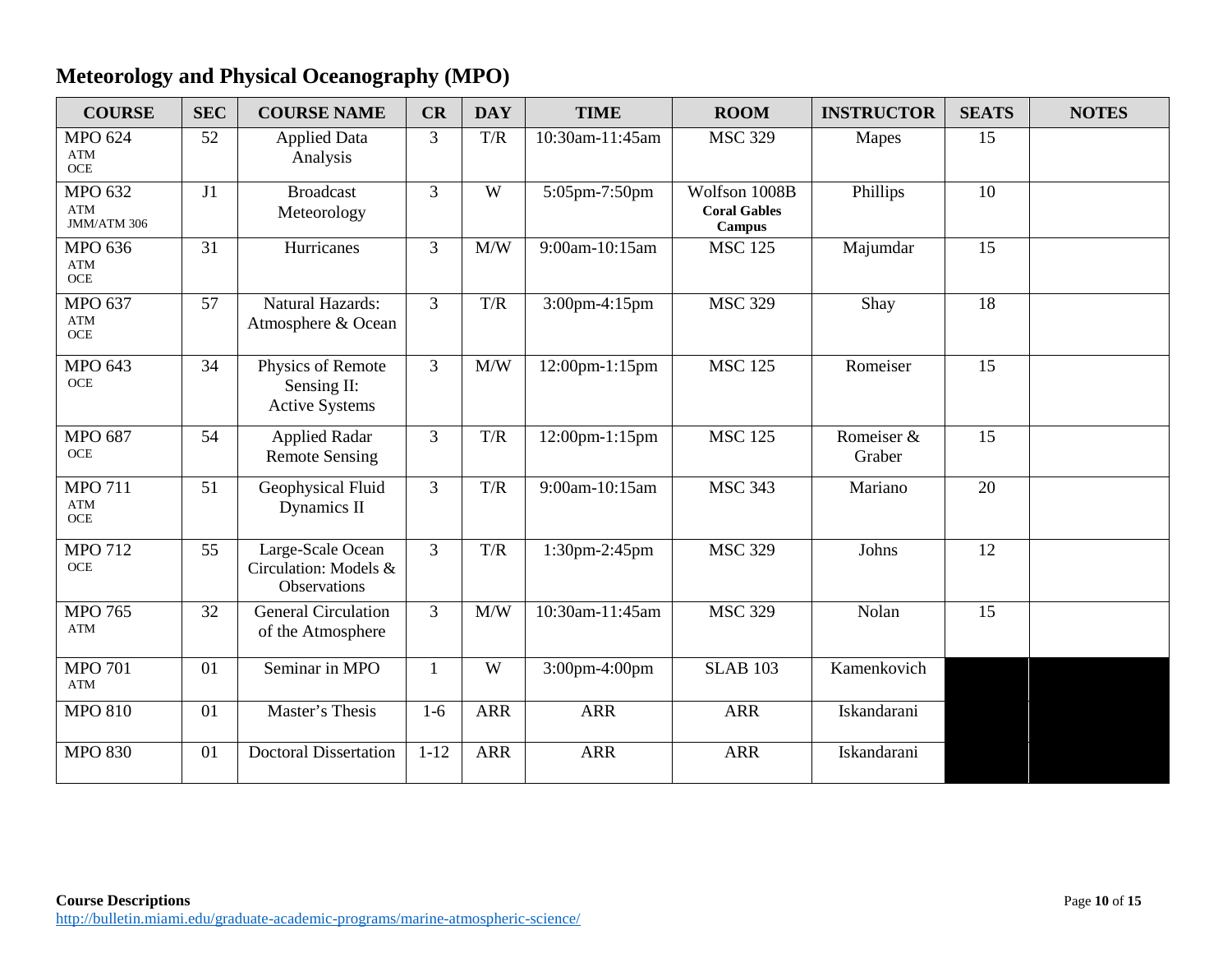# **Ocean Sciences (OCE)**

| <b>COURSE</b>                              | <b>SEC</b> | <b>COURSE NAME</b>                                        | CR             | <b>DAY</b>              | <b>TIME</b>     | <b>ROOM</b>     | <b>INSTRUCTOR</b>    | <b>SEATS</b> | <b>NOTES</b> |
|--------------------------------------------|------------|-----------------------------------------------------------|----------------|-------------------------|-----------------|-----------------|----------------------|--------------|--------------|
| OCE 509/609                                | 57         | Coastal Physics &<br>Engineering                          | 3              | $\mathrm{T}/\mathrm{R}$ | 3:00pm-4:15pm   | <b>SLAB 120</b> | Haus                 | 12           |              |
| <b>OCE 610</b>                             | 31         | Ocean<br>Biogeochemistry                                  | 3              | M/W                     | 9:00am-10:15am  | <b>SLAB 286</b> | Hansell              | 8            |              |
| OCE 512/612                                | 57         | Marine Organic<br>Geochemistry                            | $\overline{3}$ | T/R                     | 3:00pm-4:15pm   | <b>SLAB 114</b> | Close                | 8            |              |
| OCE 522/622<br><b>MBE</b>                  | 52         | Marine Microbial<br>Dynamics                              | $\overline{3}$ | T/R                     | 10:30am-11:45am | <b>SLAB 120</b> | Popendorf            | 10           |              |
| <b>OCE 624</b><br><b>ATM</b><br><b>MPO</b> | 52         | <b>Applied Data</b><br>Analysis                           | 3              | T/R                     | 10:30am-11:45am | <b>MSC 329</b>  | Mapes                | 15           |              |
| <b>OCE 636</b><br><b>ATM</b><br><b>MPO</b> | 31         | Hurricanes                                                | 3              | M/W                     | 9:00am-10:15am  | <b>MSC 125</b>  | Majumdar             | 15           |              |
| OCE 537/637<br><b>ATM</b><br><b>MPO</b>    | 57         | Natural Hazards:<br>Atmosphere & Ocean                    | $\overline{3}$ | T/R                     | 3:00pm-4:15pm   | <b>MSC 329</b>  | Shay                 | 18           |              |
| OCE 543/643<br><b>MPO</b>                  | 34         | Physics of Remote<br>Sensing II:<br><b>Active Systems</b> | $\overline{3}$ | M/W                     | 12:00pm-1:15pm  | <b>MSC 125</b>  | Romeiser             | 15           |              |
| OCE 551/651                                | 54         | <b>Applied Ocean</b><br>Acoustics & Marine<br>Mammals     | $\overline{3}$ | T/R                     | 12:00pm-1:15pm  | <b>MSC 329</b>  | <b>Brown</b>         | 15           |              |
| OCE 576/676                                | 52         | Wave Propagation in<br>the Ocean<br>Environment           | 3              | T/R                     | 10:30am-11:45am | <b>MSC 125</b>  | Romeiser             | 15           |              |
| OCE 587/687<br><b>MPO</b>                  | 54         | <b>Applied Radar</b><br><b>Remote Sensing</b>             | 3              | T/R                     | 12:00pm-1:15pm  | <b>MSC 125</b>  | Romeiser &<br>Graber | 15           |              |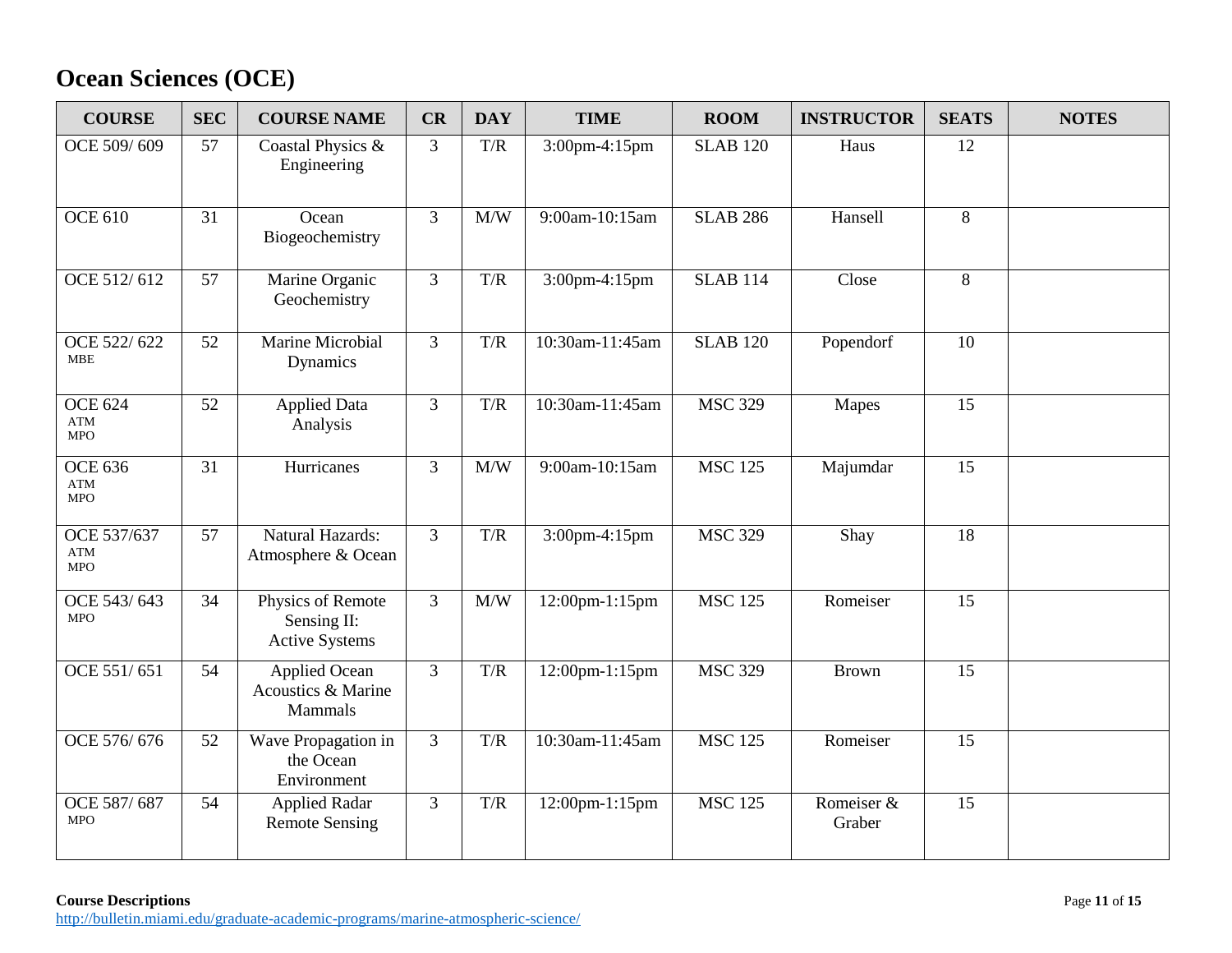| <b>COURSE</b>                              | <b>SEC</b> | <b>COURSE NAME</b>                                                | CR             | <b>DAY</b> | <b>TIME</b>     | <b>ROOM</b>                | <b>INSTRUCTOR</b> | <b>SEATS</b> | <b>NOTES</b> |
|--------------------------------------------|------------|-------------------------------------------------------------------|----------------|------------|-----------------|----------------------------|-------------------|--------------|--------------|
| <b>OCE 711</b><br><b>ATM</b><br><b>MPO</b> | 51         | Geophysical Fluid<br>Dynamics II                                  | $\overline{3}$ | T/R        | 9:00am-10:15am  | <b>MSC 343</b>             | Mariano           | 20           |              |
| <b>OCE 712</b><br><b>MPO</b>               | 55         | Large Scale Ocean<br><b>Circulation: Models</b><br>& Observations | 3              | T/R        | 1:30pm-2:45pm   | <b>MSC 329</b>             | Johns             | 12           |              |
| <b>OCE 790</b>                             | 51         | Mechanics &<br>Thermodynamics of<br>the Air-Sea Interface         | $\mathfrak{Z}$ | T/R        | 9:00am-10:15am  | <b>MSC 125</b>             | Haus & Graber     | 8            |              |
| <b>OCE 770</b>                             | 01         | Seminar in OCE                                                    | $\mathbf{1}$   | ${\bf F}$  | 11:00am-12:00pm | <b>RSMAS</b><br>Auditorium | Romeiser          |              |              |
| <b>OCE 780</b>                             | 01         | Capstone<br>Independent Study of<br><b>Coastal Engineering</b>    | $\overline{3}$ | <b>ARR</b> | <b>ARR</b>      | MTLSS Bldg.                | Haus              |              |              |
| <b>OCE 805</b>                             | 01         | MPS Internship                                                    | $1-6$          | <b>ARR</b> | <b>ARR</b>      | <b>ARR</b>                 | Soden             |              |              |
| <b>OCE 810</b>                             | 01         | Master's Thesis                                                   | $1-6$          | <b>ARR</b> | <b>ARR</b>      | <b>ARR</b>                 | Romeiser          |              |              |
| <b>OCE 830</b>                             | 01         | <b>Doctoral Dissertation</b>                                      | $1 - 12$       | <b>ARR</b> | <b>ARR</b>      | <b>ARR</b>                 | Romeiser          |              |              |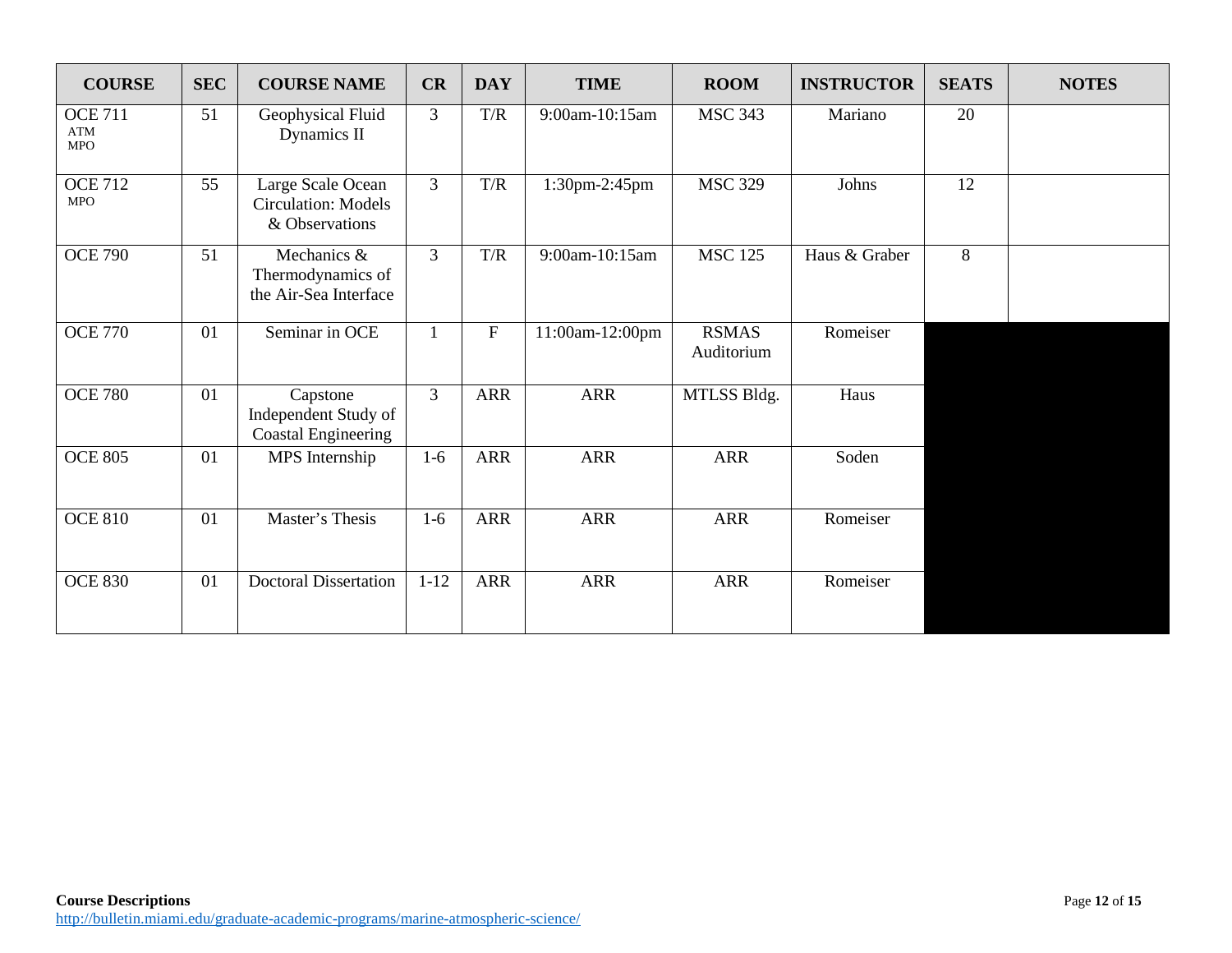## **RSMAS General Courses (RSM)**

| <b>Enrollment Requirements for Research Diving</b><br>Valid open water diver certification with an accredited agency; must have a minimum of 10 logged open water dives with at least 2 dives being within the past 6 months; be able to pass a<br>swim test and diving physical exam by the beginning of the course. |            |                                                             |                |                |                  |                             |                            |                |                                                                           |  |  |
|-----------------------------------------------------------------------------------------------------------------------------------------------------------------------------------------------------------------------------------------------------------------------------------------------------------------------|------------|-------------------------------------------------------------|----------------|----------------|------------------|-----------------------------|----------------------------|----------------|---------------------------------------------------------------------------|--|--|
| <b>COURSE</b>                                                                                                                                                                                                                                                                                                         | <b>SEC</b> | <b>COURSE NAME</b>                                          | CR             | <b>DAY</b>     | <b>TIME</b>      | <b>ROOM</b>                 | <b>INSTRUCTOR</b>          | <b>SEATS</b>   | <b>NOTES</b>                                                              |  |  |
| RSM 500/600<br><b>Enrollment Permission</b>                                                                                                                                                                                                                                                                           | 01         | <b>Research Diving</b><br>Techniques                        | 3              | M/W            | 10:30am-12:30pm  | Pool<br><b>RSMAS Campus</b> | Riera-Gomez &<br>Christian | 12             | <b>Mandatory Field Trip</b><br>April 3-5, 2020<br>Location:               |  |  |
| <b>Required</b>                                                                                                                                                                                                                                                                                                       |            |                                                             |                | M              | 4:30pm-6:00pm    | SG 116                      |                            |                | Little Salt Spring, FL                                                    |  |  |
|                                                                                                                                                                                                                                                                                                                       |            |                                                             |                | $\mathbf{F}$   | 7:00am-1:00pm    | <b>OW Dives</b>             |                            |                |                                                                           |  |  |
| RSM 500/600<br><b>Enrollment Permission</b><br><b>Required</b>                                                                                                                                                                                                                                                        | 02         | <b>Research Diving</b><br>Techniques                        | $\overline{3}$ | T/R            | 10:30am-12:30pm  | Pool<br><b>RSMAS Campus</b> | Riera-Gomez &<br>Christian | 12             | <b>Mandatory</b><br><b>Spring Break Field Trip</b><br>March 7-14, 2020    |  |  |
|                                                                                                                                                                                                                                                                                                                       |            |                                                             |                | M              | 4:30pm-6:00pm    | SG 116                      |                            |                | <b>Location: Bonaire</b><br><b>Additional Costs:</b><br>$$1400 + Airfare$ |  |  |
| <b>Enrollment Requirements for MOCC</b><br>Must possess a valid U.S. Driver's License with less than 6 points.                                                                                                                                                                                                        |            |                                                             |                |                |                  |                             |                            |                |                                                                           |  |  |
| <b>COURSE</b>                                                                                                                                                                                                                                                                                                         | <b>SEC</b> | <b>COURSE NAME</b>                                          | CR             | <b>DAY</b>     | <b>TIME</b>      | <b>ROOM</b>                 | <b>INSTRUCTOR</b>          | <b>SEATS</b>   | <b>NOTES</b>                                                              |  |  |
| <b>RSM 667</b><br><b>Enrollment Permission</b><br><b>Required</b>                                                                                                                                                                                                                                                     | 01         | Motorboat Operator<br><b>Certification Course</b><br>(MOCC) | $\overline{2}$ | T              | 8:00am-11:15am   | <b>ARR</b>                  | Teare                      | 3              |                                                                           |  |  |
| <b>RSM 667</b><br><b>Enrollment Permission</b><br><b>Required</b>                                                                                                                                                                                                                                                     | 02         | <b>MOCC</b>                                                 | $\overline{2}$ | W              | 8:00am-11:15am   | <b>ARR</b>                  | Teare                      | 3              |                                                                           |  |  |
| <b>RSM 667</b><br><b>Enrollment Permission</b><br><b>Required</b>                                                                                                                                                                                                                                                     | 03         | <b>MOCC</b>                                                 | $\overline{2}$ | $\mathbf R$    | 8:00am-11:15am   | <b>ARR</b>                  | Peebles                    | $\overline{3}$ |                                                                           |  |  |
| <b>RSM 667</b><br><b>Enrollment Permission</b><br><b>Required</b>                                                                                                                                                                                                                                                     | 04         | <b>MOCC</b>                                                 | $\overline{2}$ | $\overline{F}$ | 8:00am-11:15am   | <b>ARR</b>                  | Teare                      | $\overline{3}$ |                                                                           |  |  |
| <b>RSM 667</b><br><b>Enrollment Permission</b><br><b>Required</b>                                                                                                                                                                                                                                                     | 05         | <b>MOCC</b>                                                 | 2              | $\mathbf T$    | $1:15$ pm-4:30pm | <b>ARR</b>                  | Peebles                    | 3              |                                                                           |  |  |
| <b>RSM 667</b><br><b>Enrollment Permission</b>                                                                                                                                                                                                                                                                        | 06         | <b>MOCC</b>                                                 | $\overline{2}$ | W              | 1:15pm-4:30pm    | <b>ARR</b>                  | Teare                      | 3              |                                                                           |  |  |
| <b>Required</b><br><b>RSM 667</b><br><b>Enrollment Permission</b><br><b>Required</b>                                                                                                                                                                                                                                  | 07         | <b>MOCC</b>                                                 | $\overline{2}$ | $\mathbf R$    | $1:15$ pm-4:30pm | <b>ARR</b>                  | Peebles                    | $\overline{3}$ |                                                                           |  |  |
| <b>RSM 667</b><br><b>Enrollment Permission</b><br><b>Required</b>                                                                                                                                                                                                                                                     | 08         | <b>MOCC</b>                                                 | $\overline{2}$ | $\overline{F}$ | $1:15$ pm-4:30pm | <b>ARR</b>                  | Peebles                    | $\overline{3}$ |                                                                           |  |  |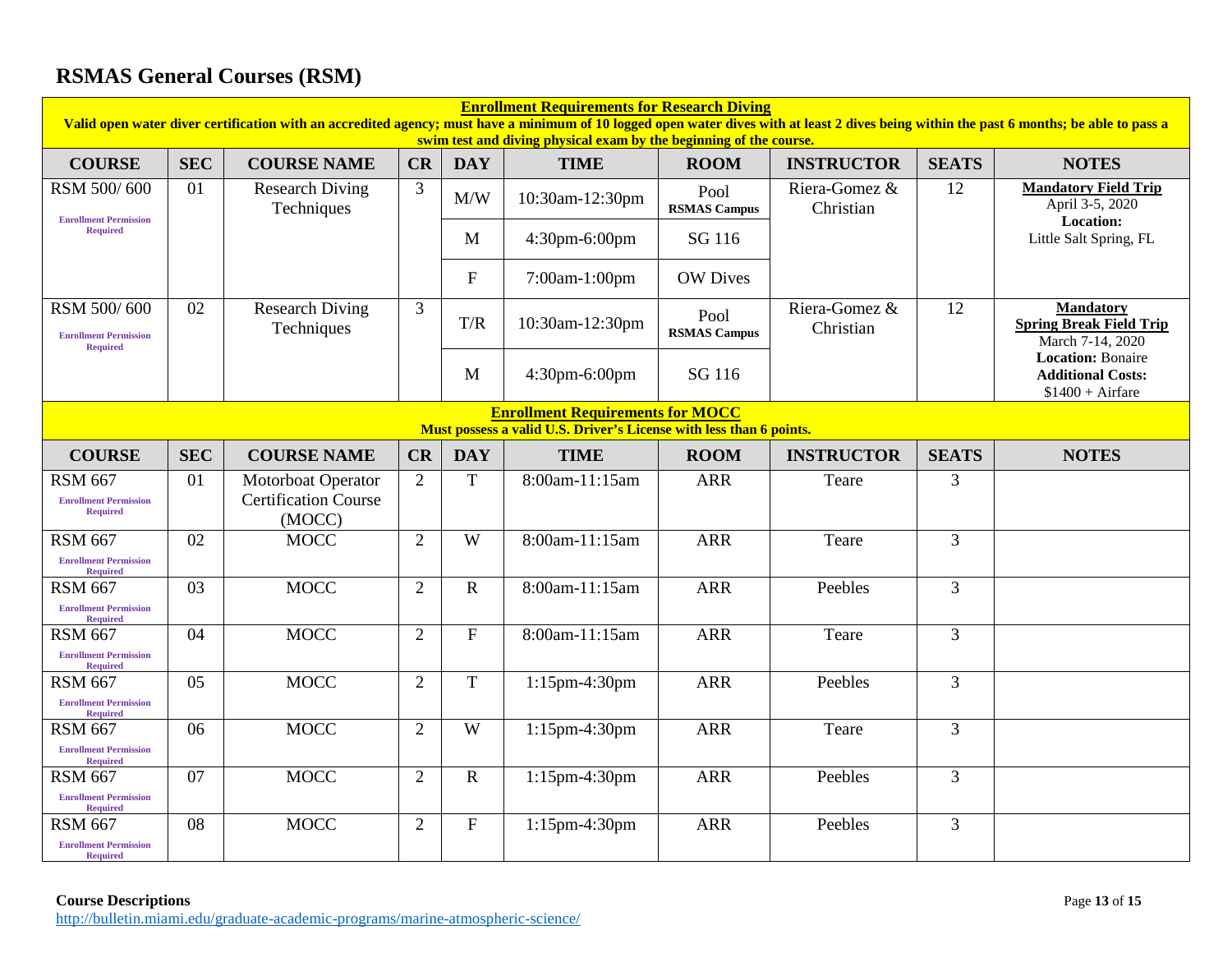| <b>COURSE</b>                                                     | <b>SEC</b> | <b>COURSE NAME</b>                                                         | CR             | <b>DAY</b>                                                                                                       | <b>TIME</b>     | <b>ROOM</b>                                        | <b>INSTRUCTOR</b>    | <b>SEATS</b> | <b>NOTES</b> |
|-------------------------------------------------------------------|------------|----------------------------------------------------------------------------|----------------|------------------------------------------------------------------------------------------------------------------|-----------------|----------------------------------------------------|----------------------|--------------|--------------|
| RSM 501/601                                                       | 37         | Scientific                                                                 | 3              | M                                                                                                                | 3:00pm-4:15pm   | <b>SLAB 114</b>                                    | Paris-Limouzy        | 8            |              |
| <b>Instructor Permission</b><br><b>Required</b>                   |            | Freediving                                                                 |                | W                                                                                                                | <b>TBA</b>      | Pool<br><b>RSMAS Campus</b>                        |                      |              |              |
| RSM 513/613                                                       | 52         | <b>Statistical Modeling of</b><br>Extreme & Rare Events                    | 3              | T/R                                                                                                              | 10:30am-11:45am | <b>MSC 343</b>                                     | Mariano              | 20           |              |
| <b>RSM 615</b>                                                    | 47         | Marine Tourism &<br>Conservation                                           | $\overline{3}$ | W                                                                                                                | 3:00pm-5:30pm   | <b>MSC 125</b>                                     | Macdonald            | 15           |              |
| RSM 520/620                                                       | 1Q         | Climate & Society                                                          | 3              | $\mathbf T$                                                                                                      | 12:30pm-3:00pm  | Unger 230C<br><b>Coral Gables</b><br><b>Campus</b> | Clement &<br>Maranto | 15           |              |
| RSM 521/621                                                       | Q1         | Object-Oriented<br>Programming & Agent-<br><b>Based Modelling</b>          | $\overline{3}$ | T/R                                                                                                              | 12:30pm-1:45pm  | Cox 42<br><b>Coral Gables</b><br><b>Campus</b>     | <b>McManus</b>       | 18           |              |
| <b>RSM 645</b>                                                    | 01         | Science<br>Communication:<br>Professional Writing                          | 1              | Friday<br><b>Special Dates:</b><br>January 17, 24, 31, 2020<br>February 7, 14, 2020<br>March 6 and April 3, 2020 |                 | <b>SLAB 120</b>                                    | Fletcher             | 10           |              |
|                                                                   |            |                                                                            |                | Time: 1:00pm-3:30pm                                                                                              |                 |                                                    |                      |              |              |
| <b>RSM 648</b>                                                    | 48         | Management &<br>Leadership in Marine &<br>Atmospheric Science              | 3              | M                                                                                                                | 4:30pm-7:00pm   | <b>MSC 125</b>                                     | Coco                 | 15           |              |
| <b>RSM 649</b>                                                    | 01         | Science Communication:<br><b>Advanced Presentation</b><br><b>Boot Camp</b> | $\mathbf{1}$   | Saturday & Sunday<br><b>Special Dates:</b><br><b>TRA</b><br>Time: 8:30am-4:30pm                                  |                 | <b>TBA</b>                                         | Tankersley           | 15           |              |
| RSM 565/665                                                       | J          | Fish Ecology &<br>Oceanography                                             | 3              | W                                                                                                                | 5:05pm-7:50pm   | Cox 47<br><b>Coral Gables</b><br><b>Campus</b>     | Olson                | 12           |              |
| <b>RSM 780</b><br><b>Enrollment Permission</b><br><b>Required</b> | 01         | <b>Directed Readings</b><br>Special Topics in<br><b>Coral Reefs</b>        | 1              | $\mathbf R$                                                                                                      | 4:00pm-4:50pm   | <b>MSC 125</b>                                     | <b>Baker</b>         | 10           |              |
| <b>RSM 700</b>                                                    | 01         | <b>Research Ethics</b>                                                     | $\overline{0}$ | <b>ARR</b>                                                                                                       | <b>ARR</b>      | <b>ARR</b>                                         | Soden                |              |              |
| <b>RSM 771</b>                                                    | 01         | <b>Educational Training 1</b>                                              | $\mathbf{0}$   | <b>ARR</b>                                                                                                       | <b>ARR</b>      | <b>ARR</b>                                         | Soden                |              |              |
| <b>RSM 772</b>                                                    | 01         | <b>Educational Training 2</b>                                              | $\overline{0}$ | <b>ARR</b>                                                                                                       | <b>ARR</b>      | <b>ARR</b>                                         | Soden                |              |              |
| <b>RSM 773</b>                                                    | 01         | <b>Educational Training 3</b>                                              | $\theta$       | <b>ARR</b>                                                                                                       | <b>ARR</b>      | <b>ARR</b>                                         | Soden                |              |              |